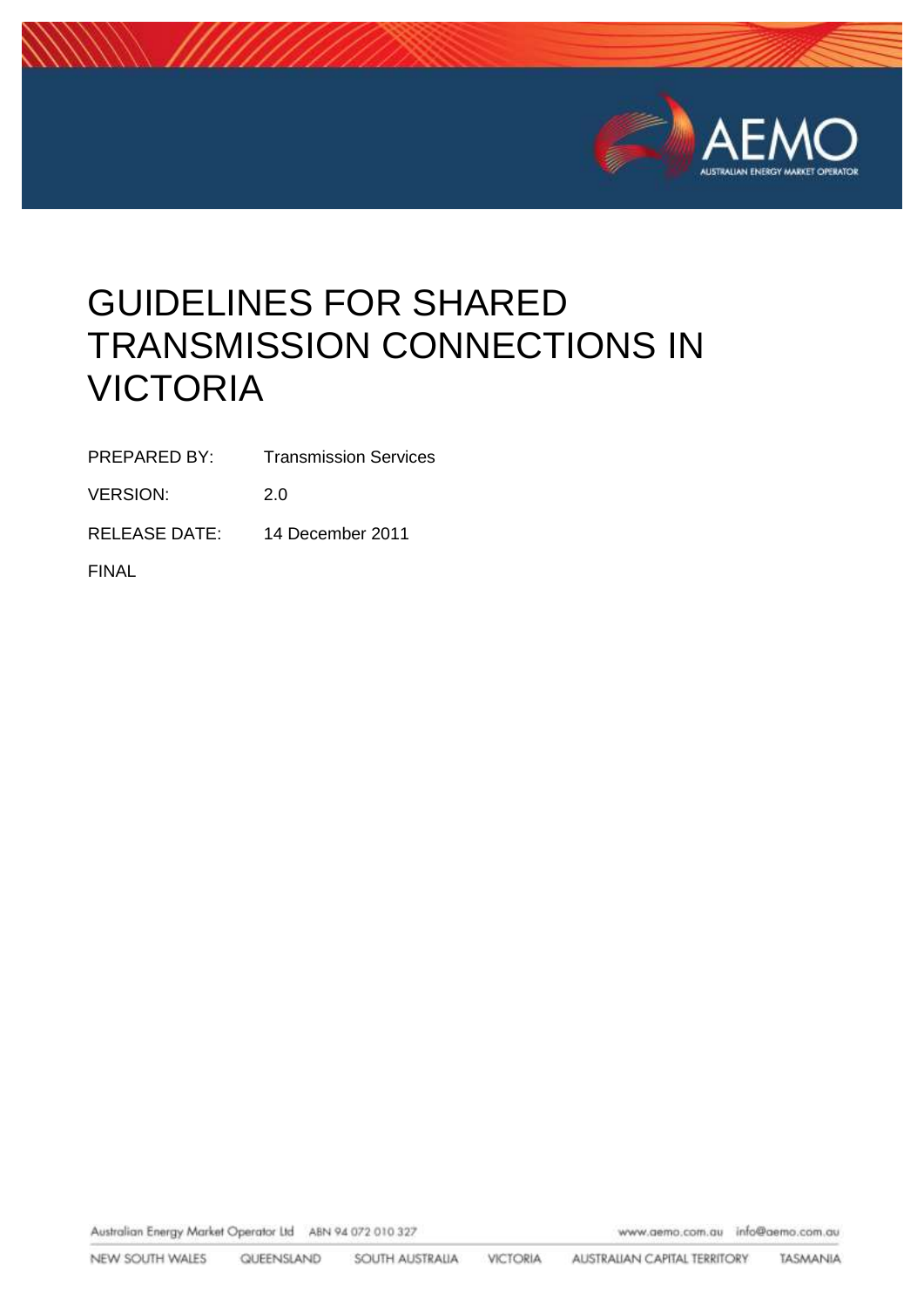

## Version Release History

| Version | $\vert$ Date | Approved                        |
|---------|--------------|---------------------------------|
| 1.0     |              | 3 Jun 11 Transmission Services  |
| 2.0     |              | 14 Dec 11 Transmission Services |

Australian Energy Market Operator Ltd ABN 94 072 010 327

www.aemo.com.au info@aemo.com.au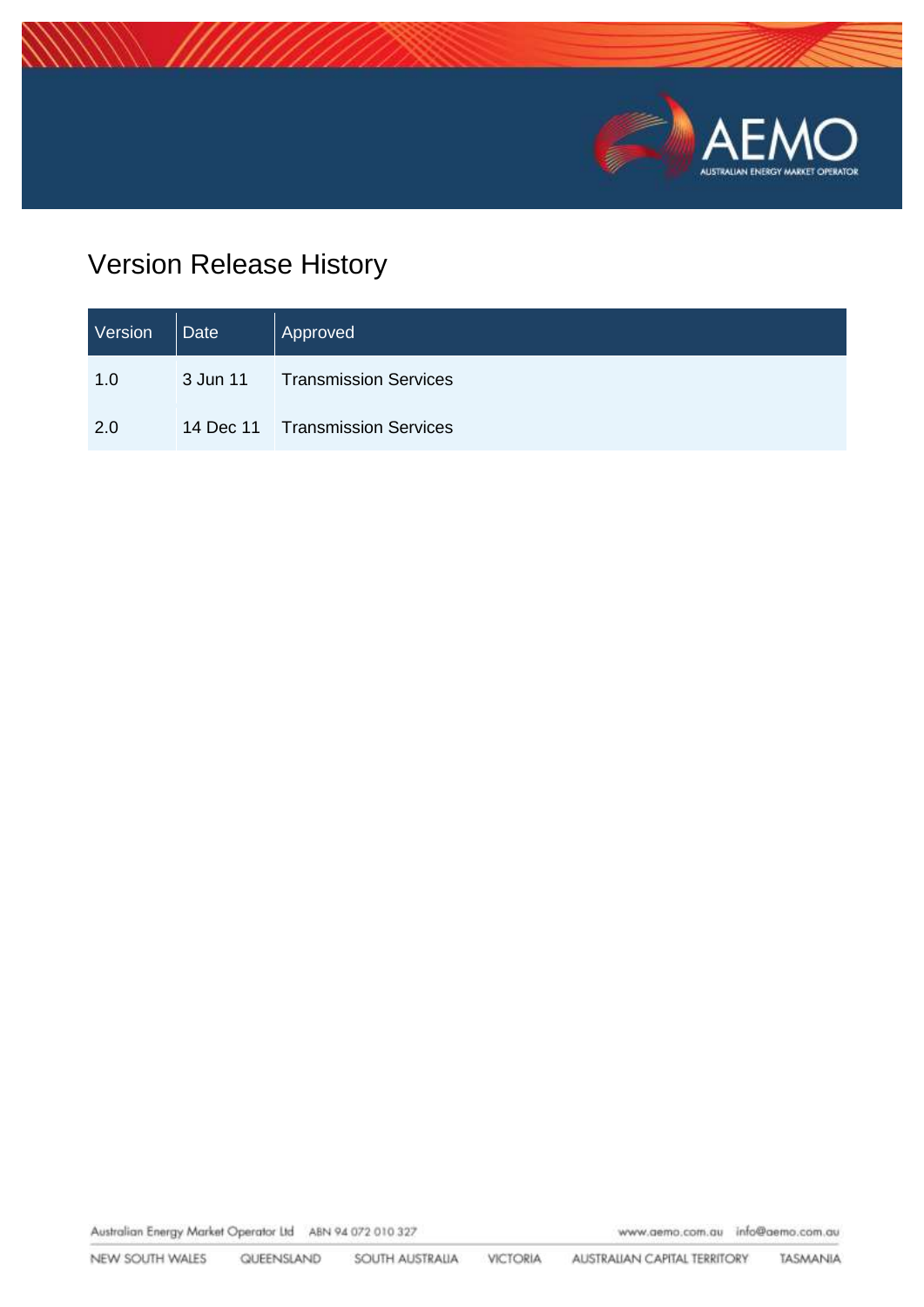

*This document is made available to you on the following basis:* 

- *(a) Purpose – These Guidelines for Shared Transmission Connections in Victoria (Guidelines) have been produced by the Australian Energy Market Operator Limited (AEMO) to provide information about shared network connections in Victoria as at the date of publication.*
- *(b) No substitute – These Guidelines are not a substitute for, and should not be read in lieu of, the National Electricity Law (NEL), the National Electricity Rules (NER) or any other relevant laws, codes, rules, procedures or policies. Further, the contents of these Guidelines do not constitute legal or business advice and should not be relied on as a substitute for obtaining detailed advice about the NEL, the NER, or any other relevant laws, codes, rules, procedures or policies, or any aspect of the national electricity market or the electricity industry.*
- *(c) No Warranty – While AEMO has used due care and skill in the production of these Guidelines, neither AEMO, nor any of its employees, agents and consultants make any representation or warranty as to the accuracy, reliability, completeness or suitability for particular purposes of the information in these Guidelines.*
- *(d) Limitation of liability - To the extent permitted by law, AEMO and its advisers, consultants and other contributors to these Guidelines (or their respective associated companies, businesses, partners, directors, officers or employees) shall not be liable for any errors, omissions, defects or misrepresentations in the information contained in these Guidelines, or for any loss or damage suffered by persons who use or rely on such information (including by reason of negligence, negligent misstatement or otherwise). If any law prohibits the exclusion of such liability, AEMO's liability is limited, at AEMO's option, to the re-supply of the information, provided that this limitation is permitted by law and is fair and reasonable.*

*© 2011 - All rights reserved*

Australian Energy Market Operator Ltd ABN 94 072 010 327

www.aemo.com.au info@aemo.com.au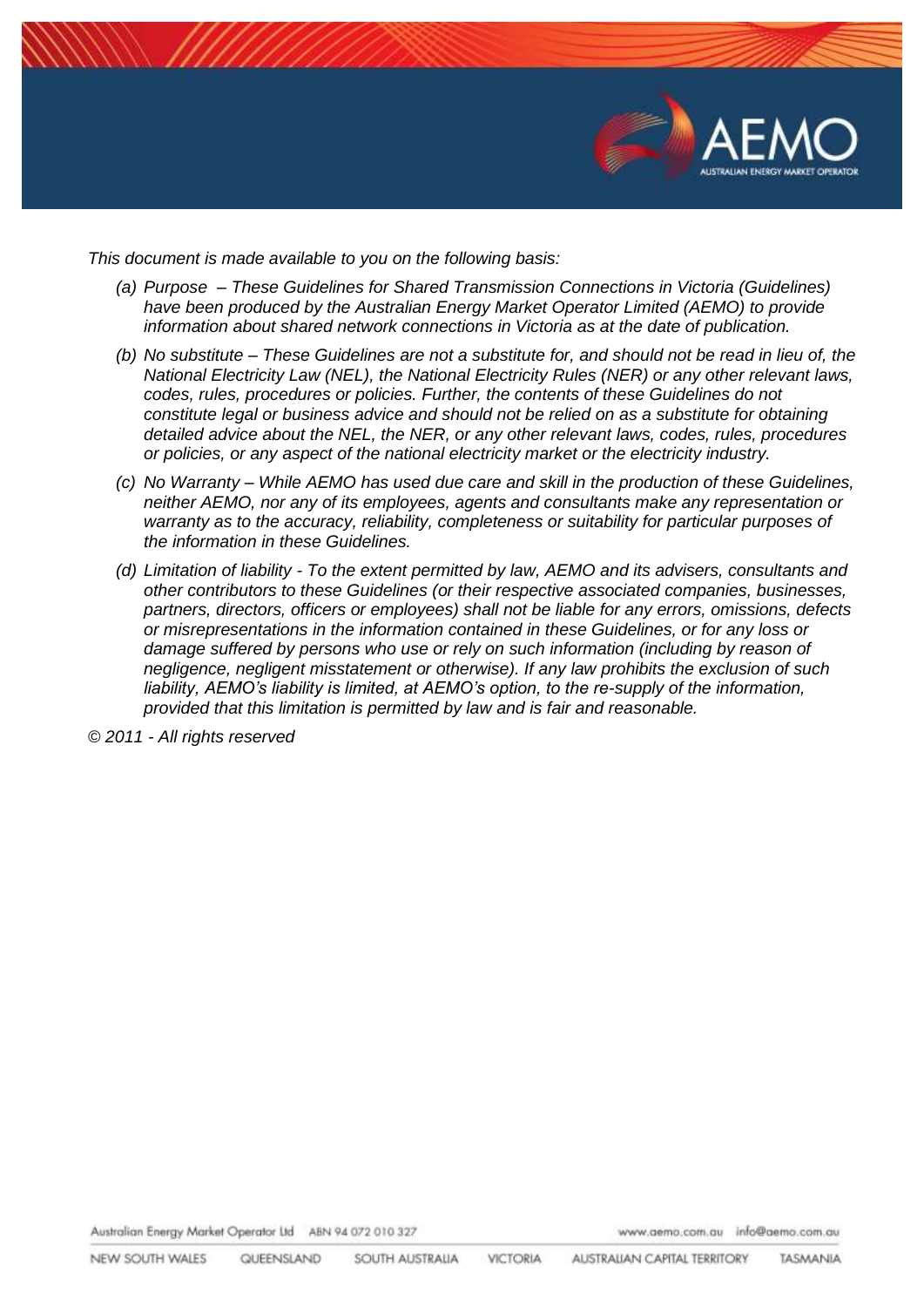

## Contents

| $\mathbf{1}$            |                                                                |
|-------------------------|----------------------------------------------------------------|
| $\overline{2}$          |                                                                |
| 3                       |                                                                |
| 4                       |                                                                |
| 5                       |                                                                |
| 5.1                     |                                                                |
| 6                       |                                                                |
| 6.1                     |                                                                |
| 6.2                     |                                                                |
| 6.2.1<br>6.2.2<br>6.2.3 |                                                                |
| 6.3                     |                                                                |
| 6.4                     |                                                                |
| 6.5                     |                                                                |
| $\overline{7}$          |                                                                |
| 7.1                     |                                                                |
| 7.2                     |                                                                |
| 7.3                     |                                                                |
| 7.4                     |                                                                |
| 7.5                     |                                                                |
| 7.6                     | Technical Analysis under Schedules 5.2 and 5.3 of the Rules 15 |
| 7.7                     |                                                                |
|                         |                                                                |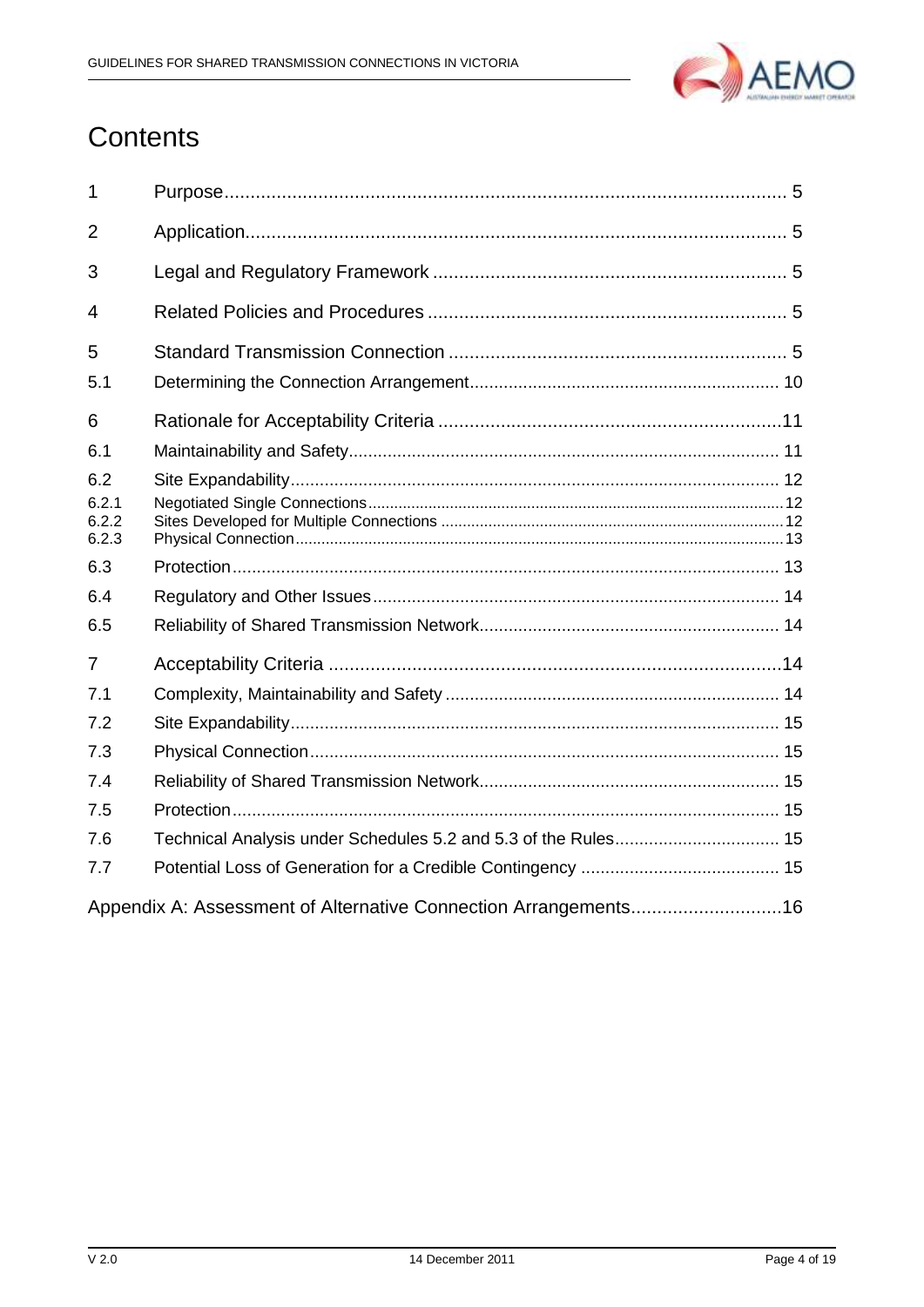

### <span id="page-4-0"></span>**1 Purpose**

AEMO has prepared these Guidelines to provide information to assist connection applicants seeking to connect to the Victorian Declared Shared Network (DSN). In Victoria, SP AusNet is the principal (although not the only) transmission asset owner and declared transmission system operator (DTSO). AEMO exercises statutory functions in respect of the DSN, including the provision of shared transmission services by means of the DSN.

These Guidelines have been developed to promote the optimal development of new connections to the DSN. They are consistent with AEMO"s current long-term network development plans, the National Electricity Rules (Rules), and present transmission and generating plant and operational practice.

### <span id="page-4-1"></span>**2 Application**

These Guidelines apply to new connections to the DSN at the voltage levels of 500 kV, 330 kV, 275 kV and 220 kV.

### <span id="page-4-2"></span>**3 Legal and Regulatory Framework**

The Rules set out the processes and procedures that DTSOs and connection applicants must follow to add a new connection to the DSN. Depending on the size, scope, timing and location of new connections, augmentation to the DSN may be required to facilitate a connection.

While a range of technical requirements for the establishment of a connection are detailed in the Rules, certain technical matters regarding acceptable connection point arrangements are not. Section 50C of the National Electricity Law (NEL) outlines AEMO"s "declared network functions" in Victoria, which include an obligation to plan, authorise, contract for, and direct any augmentations to the DSN. AEMO interprets this as acting to ensure that terminal stations are designed and built so that they do not inhibit any future development in line with AEMO"s planned augmentations, including planning for ultimate station configurations. In accordance with Clause 6A.9.1(2) of the Rules, AEMO will not require connecting parties to pay more than their stand-alone connection costs for an acceptable connection. Works necessary for anticipated future connections are to be funded as prescribed services. Further information on this can be found in AEMO"s Guidelines for Establishing Terminal Stations in Victoria.

### <span id="page-4-3"></span>**4 Related Policies and Procedures**

These Guidelines are related to other policies, procedures and guidelines produced by AEMO and should be read in conjunction with the following documents.

- Guidelines for Establishing Terminal Stations in Victoria.
- Cost Allocation Policy in Victoria.
- Connecting Victoria: Transmission Project Development Protocol.

### <span id="page-4-4"></span>**5 Standard Transmission Connection**

AEMO understands that, historically, many approaches have been taken in making connections to the DSN; however, AEMO does not believe these set a precedent for any method of connection for the future. The direct connection of new loads or generation to existing transmission lines in Victoria will require the establishment of entirely new connection points. These Guidelines identify acceptably secure connection arrangements for those connections.

While several differing switching arrangements are used across Victoria, in choosing a standard connection arrangement AEMO notes that the majority of new connections cut into a single pre-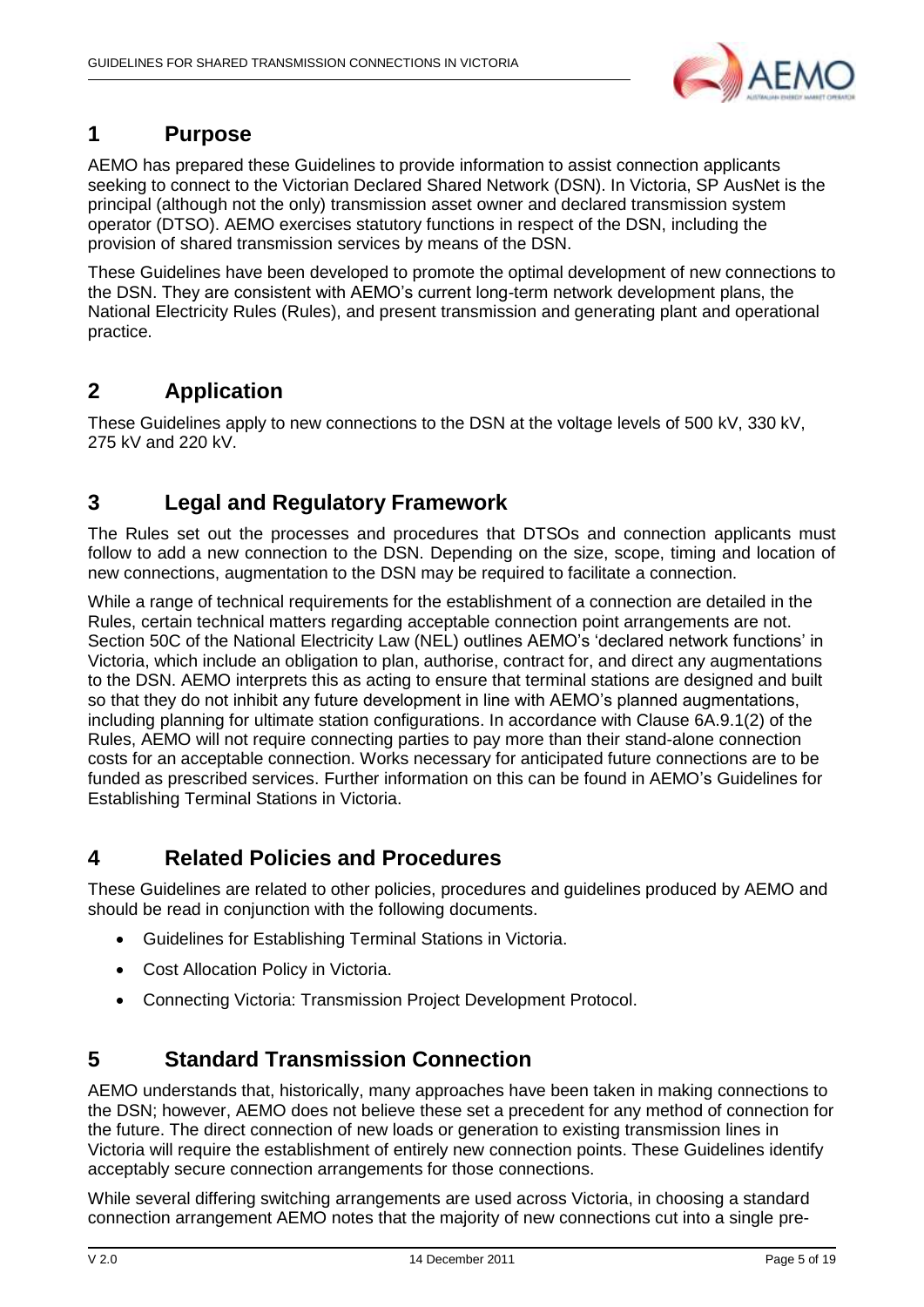

existing transmission line. The most appropriate switching arrangement for this type of connection in Victoria is a breaker-and-a-half configuration, which uses a minimum of three circuit breakers to cut into an existing circuit.

While a breaker-and-a-half arrangement requires more circuit breakers when compared to a tee connection it should result in lower equipment costs1 than a double-busbar arrangement with a similar level of functionality. The reliability and availability of the existing circuit is maintained to a significant extent and, additionally, this arrangement lends itself to augmentation, extension and rearrangement at a later date with minimal disruption to the connecting circuits or existing connection(s).

Within the breaker-and-a-half arrangement, transmission line entry and exits may be made within common or alternate bays. The preferred arrangement will vary according to the location, size and type of connection (i.e. generation or load). Consistent with AEMO"s obligations to all connected parties under Clause 5.2.3 of the Rules, AEMO will select the arrangement that provides an optimal combination of:

- security and continuity of the connecting transmission line(s), which relates to maintaining the connection between the remote terminal stations (Terminal Stations A and B in Figure 5–1); and
- service to the newly connecting generation or load, which relates to maintaining a connection between the newly connecting generation or load and either of the remote terminal stations (Terminal Stations A or B in Figure 5–1).

The practice of connecting transmission line entries and exits in a common bay provides a shorter current path via a centre circuit breaker, which is independent of other plant within the terminal station (including busbars). It allows each circuit to be switched between busbars without outages, maintaining connection for a single-busbar outage and maintains continuity of the line for a doublebusbar outage. This arrangement is shown in Figure 5–1.



<span id="page-5-0"></span>*Figure 5-1: Initial establishment of a connection – transmission line connections in a common bay*

<sup>1</sup> 1 A breaker-and-a-half arrangement requires three circuit breakers and four busbar sections to cut into a line (only two further busbar sections are required if cutting a station into a second line), while a double-busbar arrangement requires four circuit breakers and four busbar sections to achieve the same.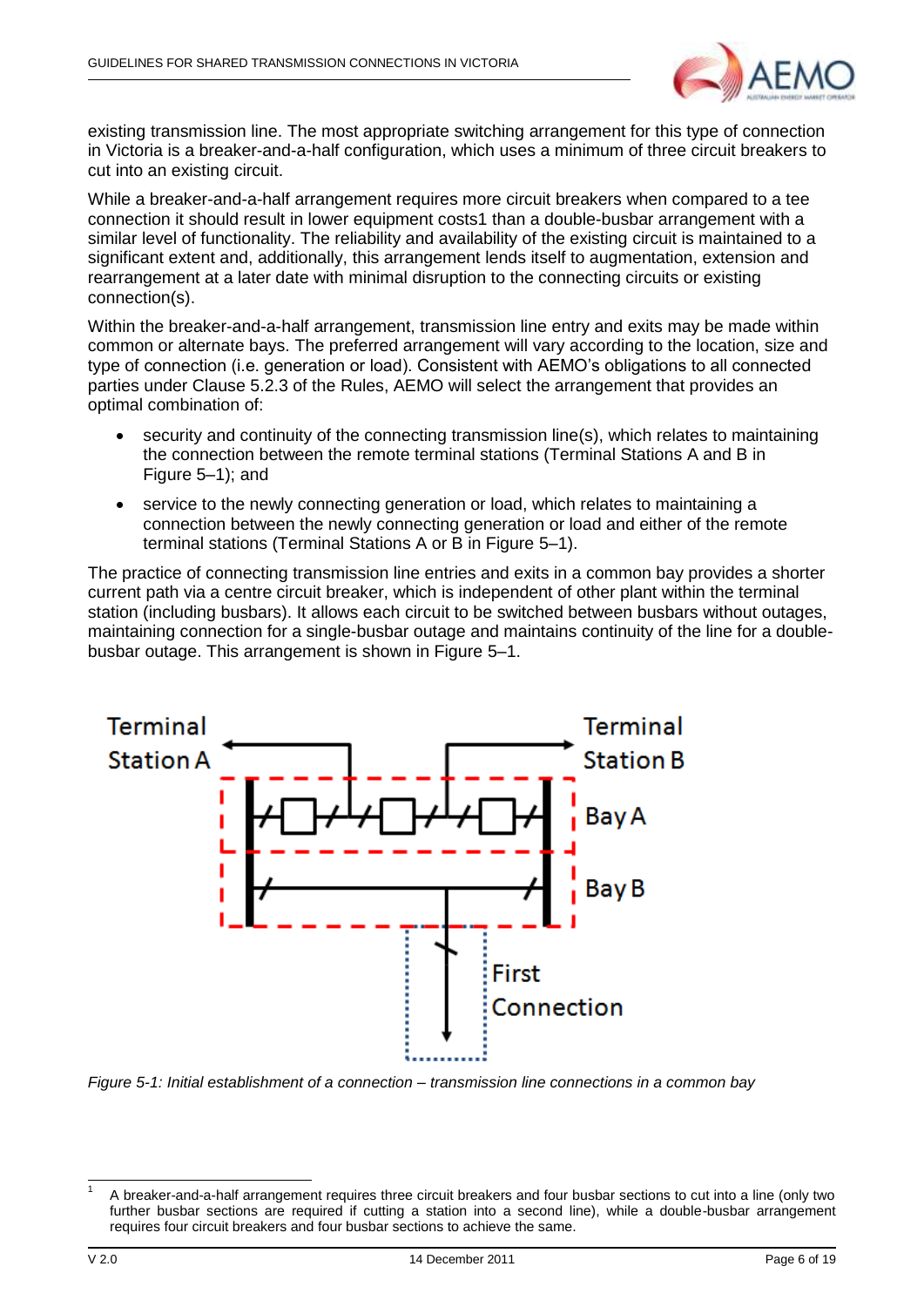

The arrangement in [Figure 5-1](#page-5-0) is particularly suited to either of the following circumstances:

- The capacity and loading of the connecting transmission line is large in relation to the proposed generation or load connection.
- A secure generation or load connection cannot usually be maintained without connection to both remote Terminal Stations A and B.

A connection arrangement may be modified from that shown in [Figure 5-1](#page-5-0) to provide improved levels of flexibility and security if required by the connection applicant. Such an arrangement, which provides improved security and operational flexibility over the minimum three circuit breaker arrangement shown in [Figure 5-1,](#page-5-0) is shown in [Figure 5–2.](#page-6-0)



<span id="page-6-0"></span>*Figure 5–2: Initial establishment of a connection – an alternative five circuit breaker arrangement*

The connection can then be further augmented as future connections are made by other parties, as long as nothing is done to impede potential development to the ultimate station configuration. For example, the arrangements shown in [Figure 5-1](#page-5-0) or [Figure 5–2](#page-6-0) may be expanded to accommodate a second connection as shown in [Figure 5–3.](#page-7-0) This could be achieved without disrupting the continuity of the connecting line through the station.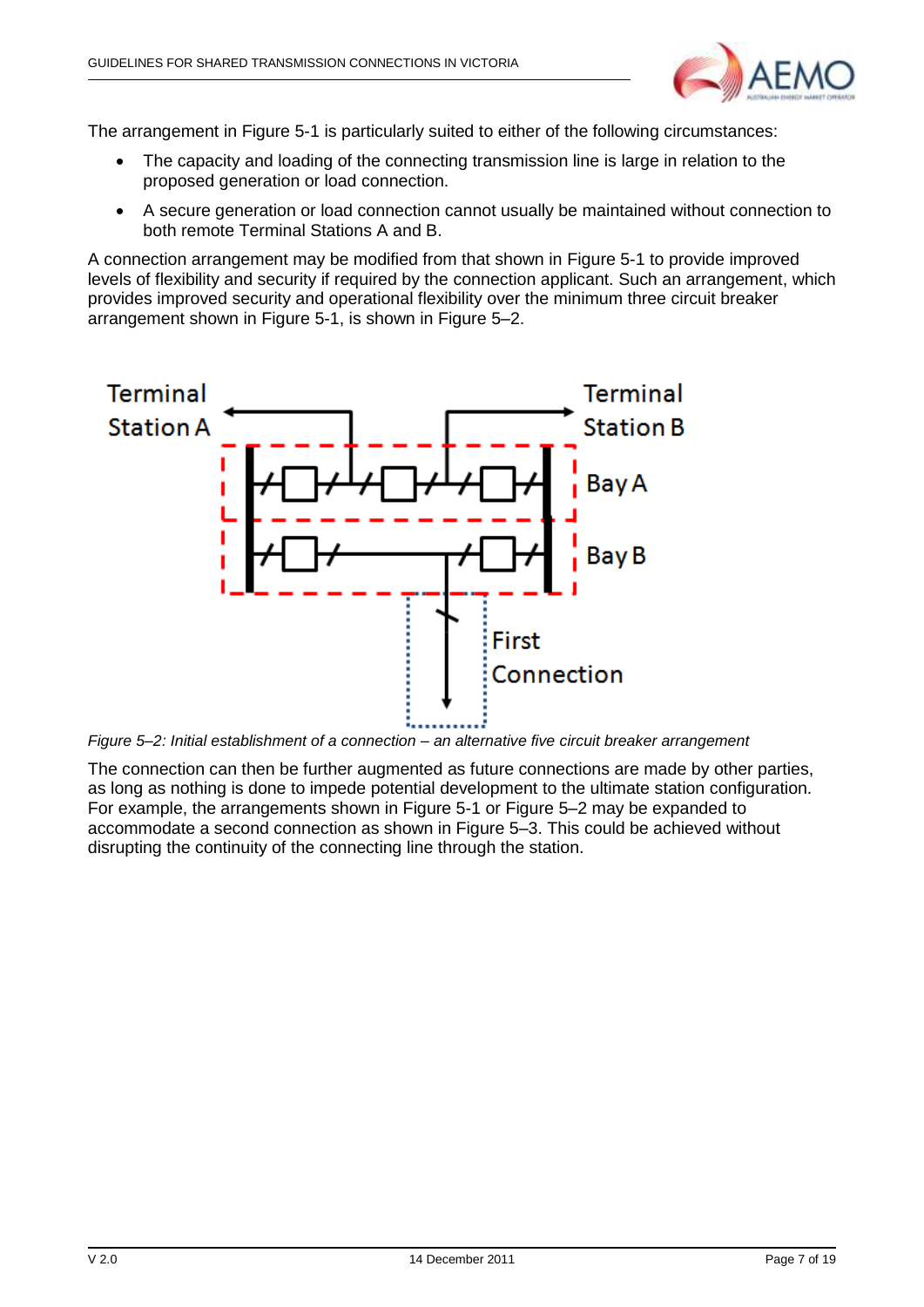



<span id="page-7-0"></span>*Figure 5–3: Establishing a second connection – transmission line connections in a common bay*

Connection of transmission line entry or exits in alternate bays provides a shorter current path between line and generation, or line and load, via a centre circuit breaker that is independent of other plant within the terminal station (including busbars). It maintains connection for a single-busbar outage and can maintain reduced service to a generation or load connection point via a single line for a double-busbar outage. An example of alternating entries and exits in adjacent bays is shown in [Figure 5–4.](#page-7-1)



<span id="page-7-1"></span>*Figure 5–4: Initial establishment of a connection – transmission line connections in alternate bays*

The arrangement in [Figure 5–4](#page-7-1) is particularly suited to the following situations:

- Multiple transmission paths exist between remote Terminal Stations A and B.
- A more secure connection is required from either remote Terminal Station A or B.
- The connecting party is supplied via two or more connection points within the new terminal station (Connections 1A and 1B) and the likelihood of a single outage affecting both connections is to be reduced.

A connection arrangement may be modified from that shown in [Figure 5–4](#page-7-1) to provide improved levels of flexibility and security if required by the connection applicant. Such an arrangement is shown in [Figure 5–5.](#page-8-0)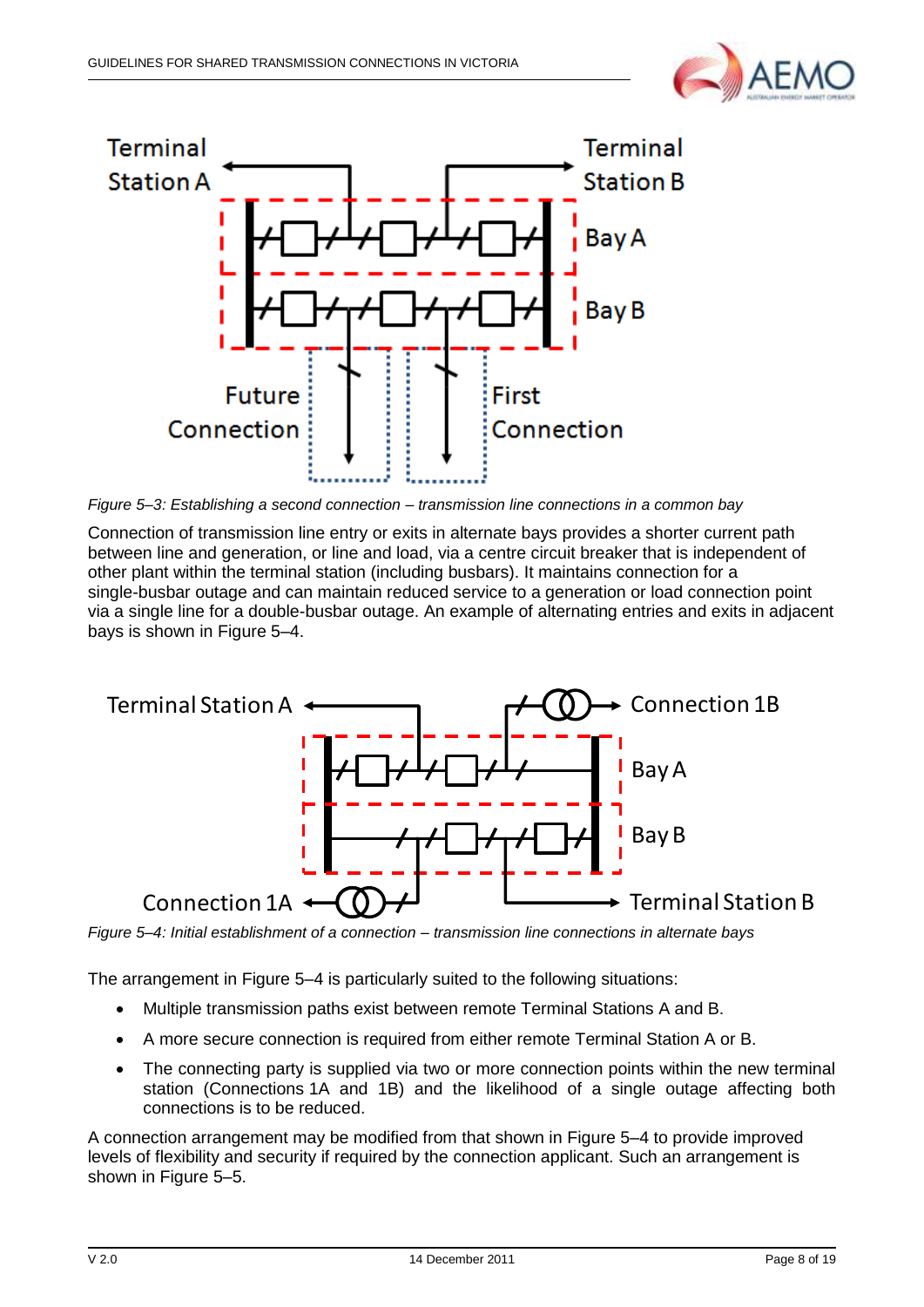



<span id="page-8-0"></span>*Figure 5–5: Initial establishment of a connection – alternative six circuit breaker arrangement*

The arrangement in [Figure 5–5](#page-8-0) may be expanded to accommodate further connections by the construction of new bays.

It should be noted that the arrangements illustrated by the figures in this section of the Guidelines are indicative schematic representations of possible connection arrangements in Victoria only. The physical layout of equipment will be determined on a site-by-site basis so as not to impede development to the future ultimate station configuration.

AEMOs preference is that all new connection applications be made specifying the breaker-and-ahalf configuration. A connection applicant may request a departure from the breaker-and-a-half configuration, particularly if it wants to establish a more secure connection arrangement. Any request for a less secure connection will be assessed against acceptability criteria, set out in Section 7 of these Guidelines.

AEMO currently engages in joint planning with Distribution Network Service Providers (DNSPs) in Victoria, so that AEMO is aware of potential future connections well in advance of any works commencing. The connection arrangement for a new or augmented distribution terminal station would therefore be defined to the acceptability of AEMO and the DNSP before the receipt of a connection application. For more information on the joint planning process please refer to AEMO"s Guidelines for Ultimate Station Configurations in Victoria.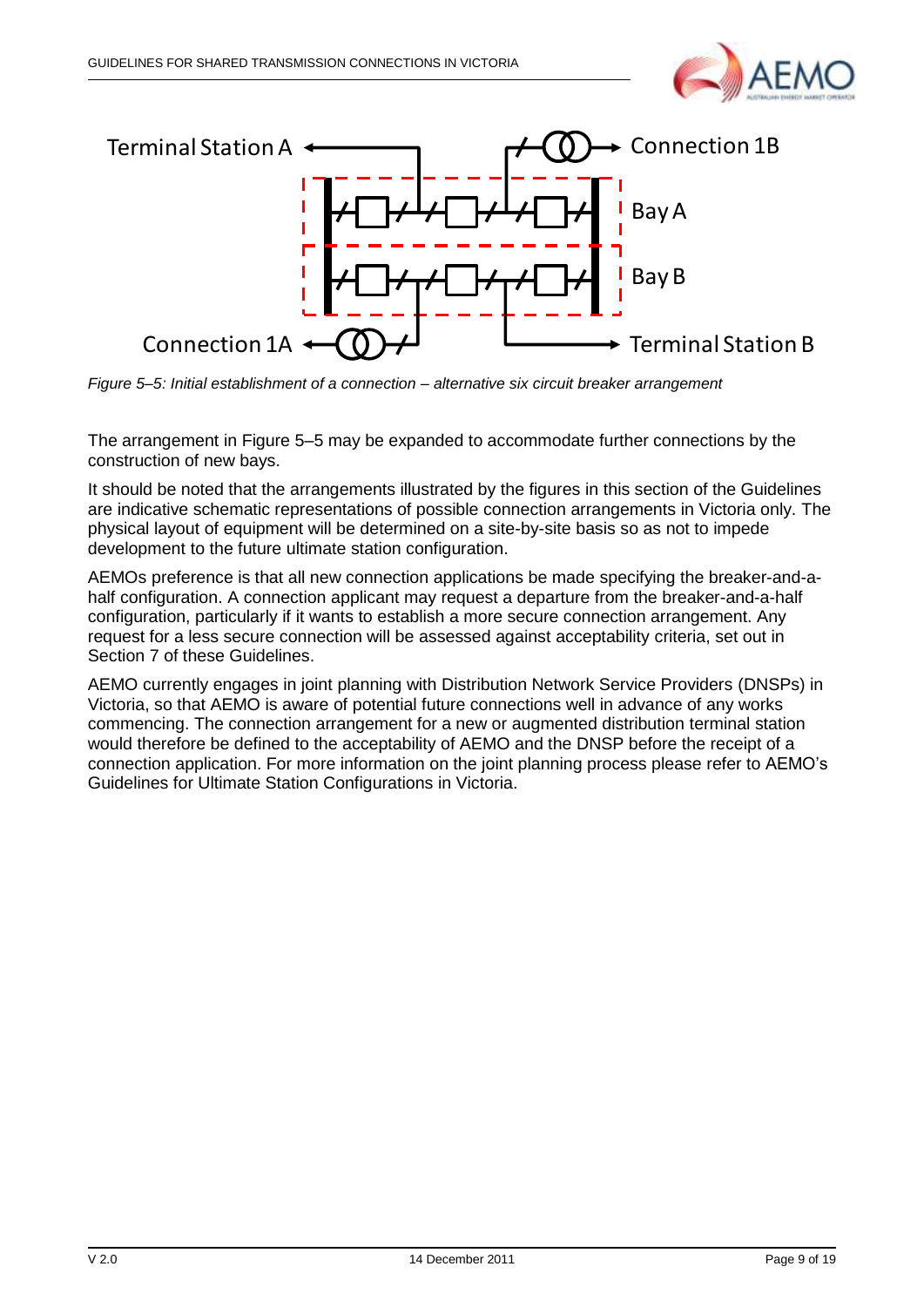

#### <span id="page-9-0"></span>**5.1 Determining the Connection Arrangement**

Figure 5-6 outlines the process to determine the method of connection to the DSN. It is written from the point of view of AEMO"s interaction with the connection applicant and is integrated with current practices, such as joint planning processes with DNSP"s.



*Figure 5-6: Process flow chart*

#### **1. Applicant Connection Enquiry**

Applicant identifies size, location and preferred voltage for connection.

#### **2. AEMO Response to Enquiry**

AEMO identifies known potential issues with the proposed connection and location.

#### **3. Connection Application**

Connection applicant provides further technical detail, including the generating system model, proposed connection arrangement and location to cover initial work required by AEMO.

#### **4. AEMO Planning Review**

AEMO reviews the proposed connection arrangement and location in consultation with any other affected network service providers. AEMO will accept where it meets, or, with minor alterations, can meet, acceptability criteria. If this proposal is unsuitable or suboptimal, AEMO will propose a suitable alternative arrangement, location, or both.

#### **5. Connection Proposed**

AEMO advises connection applicant of method that meets acceptability criteria.

#### **6. Connection Applicant Accept/Reject**

Connection applicant accepts or rejects AEMO"s proposal. If the connection applicant accepts the proposal, move to (9). If the applicant rejects the proposal, move to (7).

#### **7. Connection Applicant Alternative**

If the connection applicant rejects AEMO"s proposal, the connection applicant proposes a more suitable alternative to meet its needs while still meeting acceptability criteria. This must be submitted with a detailed justification of why it meets acceptability criteria for the nominated alternative arrangement, and alternative location, if proposed.

#### **8. AEMO Accept/Reject**

AEMO accepts or rejects the connection applicant"s alternative proposal. If AEMO rejects the proposal, AEMO proposes modifications that meet acceptability criteria; move to (6). If AEMO accepts the connection applicant"s alternative proposal, move to (9).

#### **9. Connection Mode Agreed**

Connection mode is accepted by both AEMO and the applicant. If a mutually acceptable connection that complies with the Rules cannot be agreed, then a transmission services access dispute process would be initiated.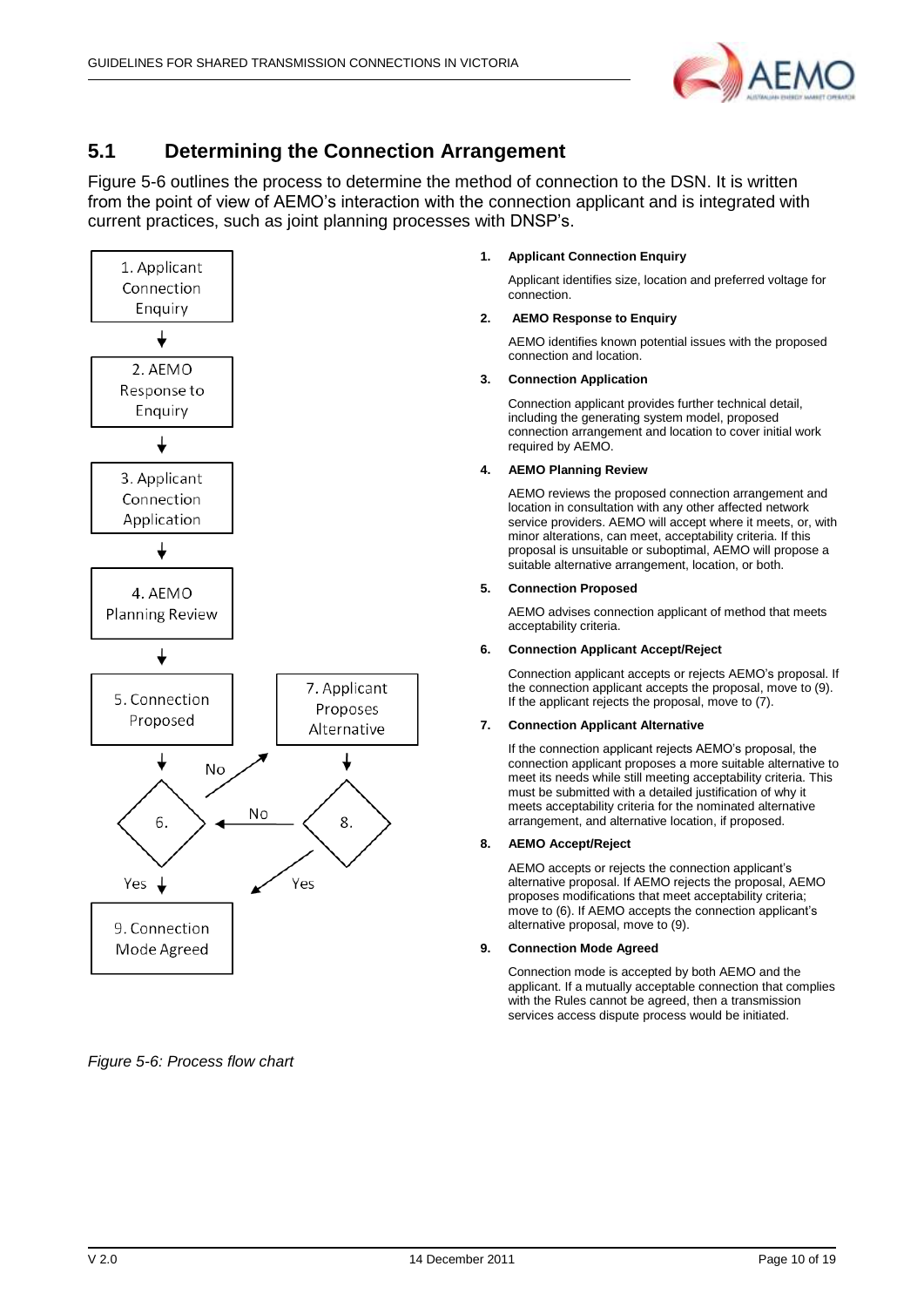

### <span id="page-10-0"></span>**6 Rationale for Acceptability Criteria**

#### <span id="page-10-1"></span>**6.1 Maintainability and Safety**

AEMO must ensure that the time required to effect isolation and earthing in preparation for planned or unplanned maintenance work is kept to a minimum. It is important to ensure that the time taken to perform this operation is not disproportionate to the time required to carry out the maintenance. This would lead to inefficiencies in maintenance and repair times and AEMO would not be able to meet the requirements of Clause S5.1.2.1(d) of the Rules or, by remaining within the time required by this clause, require multiple outages over a prolonged period.

The increased complexity in isolation of a line with multiple tee connections increases the risk of human error and the possibility accidents. More tee connections require either more work crews or more movements by each work crew to effect safe isolation. This issue is exacerbated with increasing line length and distance between connections on the line.

Any new terminal station should be considered in the light of the number of existing terminations on the circuit(s) to which the new station is to be connected and also any adjacent circuits. Consideration must be given to the ease with which the connecting circuit(s) can be safely isolated once the connection is made. To this end, AEMO proposes:

- to limit the facilities by which any DSN circuit may be isolated and earthed to three individual sites2; and
- the normal operational procedure for the isolation and earthing of DSN circuits shall not require the operation of more than five circuit breakers3 in total.

AEMO developed this approach from its review of current international practice and it is consistent with that adopted in the United Kingdom by National Grid in its National Electricity Transmission System Security and Quality of Supply Standard4, which forms part of the Grid Code. The approach is also consistent with the experience of other Australian TNSPs (transmission network service providers) and transmission asset owners. The intent of these requirements is to limit the potential for human error resulting from complex circuit arrangements and even tighter timeframes within which work must occur.

The existence of multiple tees on non-radial lines leads to unnecessary interruptions to other users when one user requires work on its branch. Further, the involvement of multiple parties in determining timings for outages can become unworkable as the number of parties and the diversity of interests increase. Similarly, if unplanned outages occur, the diversity of stakeholders and the potentially large geographical region that must be covered to ensure safe re-establishment of supply can be problematic.

Once an outage is arranged, isolations and earthing are labour-intensive for lines with multiple tees. While isolation is often done via motorised equipment, earthing is almost always done on-site through manually operated earth switches. Increasingly, practice is to use earth switches where possible; but, portable earths can still be used where earth switches are not available, for example when a line repair is required mid-circuit. If this is to occur at multiple sites (i.e. more than three), this becomes an onerous requirement on a TNSP and an inefficient use of resources. The manual

 $\frac{1}{2}$ A "site" is defined as the location where the points of isolation at one end of a circuit are within the same terminal station. Only one suitably qualified person is required on that site to enable the safe, efficient and effective earthing, isolation and subsequent restoration of the circuit.

<sup>3</sup> If the design of a substation is such that two circuit breakers of the same voltage are used to control a circuit (e.g. in a mesh-type substation), the two circuit breakers are to be considered as a single circuit breaker. This also applies where duplicate circuit breakers control a circuit, including those used for busbar selection. Circuit breakers connecting separate generating systems (such as several wind farms), or generating units (such as several large Gas Turbines) are to be considered separately.

<sup>4</sup> National Grid Electricity Transmission plc. "National Electricity Transmission System Security and Quality of Supply Standard". Version 2.1, 7 March 2011.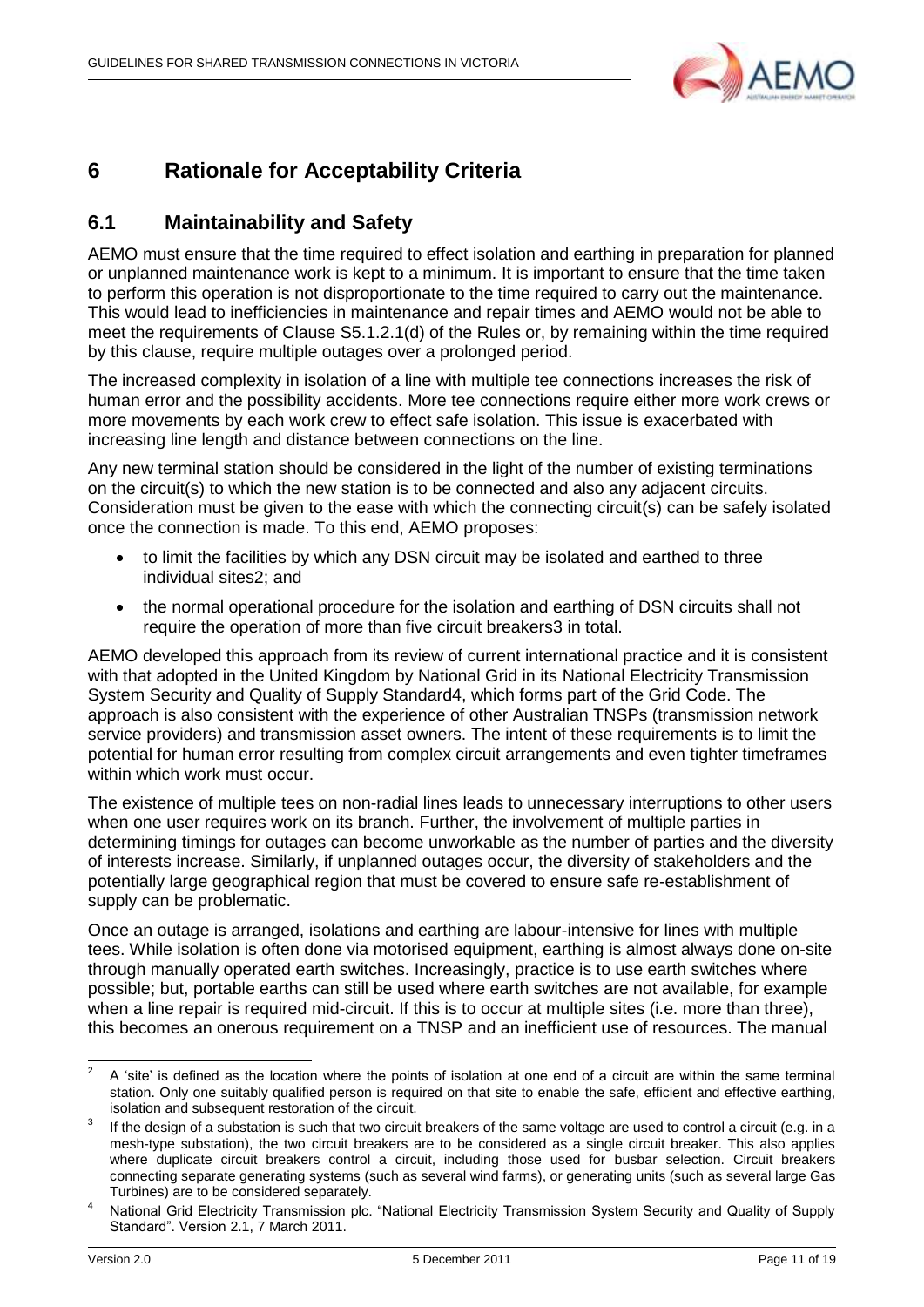

application of either earth switches or portable earths is driven by Good Electricity Industry Practice (GEIP) with respect to the safety of personnel and equipment.

#### <span id="page-11-0"></span>**6.2 Site Expandability**

#### <span id="page-11-1"></span>**6.2.1 Negotiated Single Connections**

AEMO recognises that property development across Victoria can result in a low availability of land for new terminal stations, a high cost of purchase, or both when extending the DSN in densely populated areas. The land around existing terminal stations can become constrained, severely limiting expansion potential and restricting AEMO"s ability to meet the requirements of a growing load and a greater penetration of generation. This issue is dealt with in AEMO"s document, Connecting Victoria: Transmission Project Development Protocol.

Therefore, new connections to the DSN will require suitable land to accommodate the ultimate station configuration as identified in AEMO"s long-term planning documents the National Transmission Network Development Plan and the Victorian Annual Planning Report and developed in accordance with its Guidelines for Establishing Terminal Stations in Victoria. If an applicant's connection triggers the development or augmentation of the footprint of a site, then any initial establishment must be developed in a manner consistent with development of the station up to the ultimate station configuration. This means that the arrangement of equipment on the site must allow for the ultimate station configuration to be built, if needed, and that the reliability of the connections to the site are not reduced.

Due to the difficulty in performing additional civil works once connection assets have been installed, the connection applicant may be required to provide sufficient land for the ultimate station configuration. The land should be levelled and drained to the extent that works to expand the station in the future do not impede the operation of existing assets or connection of new users to the DSN. The earth-grid should be established to allow safe operation while the site is partially realised, and be easily extended to cover the ultimate station configuration.

Therefore, if a connection applicant proposes to secure less land than would be required to fulfil this requirement, it would need to justify this to AEMO. In this case AEMO would still require the site to be laid out in a manner so as to be readily modified to a breaker-and-a-half connection in the future with a minimum of works. The site would also need to include an earthing system, installed so as to maintain step and touch potential to a safe level. At a minimum this will cover the initial arrangement, but should not be limited to this if earthing studies identify a potential issue or if construction issues at a later date would not allow safe extension of the earth-grid.

As the site is developed to the ultimate station configuration, the costs of purchasing land and preparing it to a suitable standard will be shared according to AEMO"s Cost Allocation Policy in Victoria.

#### <span id="page-11-2"></span>**6.2.2 Sites Developed for Multiple Connections**

As detailed in its Guidelines for Establishing Terminal Stations in Victoria, AEMO proposes to develop terminal stations to enable multiple connections in areas where there is a sufficient concentration of proposed generation or load developments in proximity to an existing transmission line. This seeks to minimise the overall cost of connection, reduce the number of transmission network connection points, and maintain or increase power system security.

AEMO requires that, where multiple connections are likely, terminal stations are developed in a manner that is consistent with the breaker-and-a-half arrangement. This is to ensure that outages to existing generation and the DSN are minimised when works are required to facilitate future connections.

Considerations, such as stability of the power system following a transmission fault, may require more secure connection arrangements. Further enhancement of the reliability of the breaker-anda-half switching arrangement may therefore be considered on a case-by-case basis after AEMO undertakes more detailed analysis.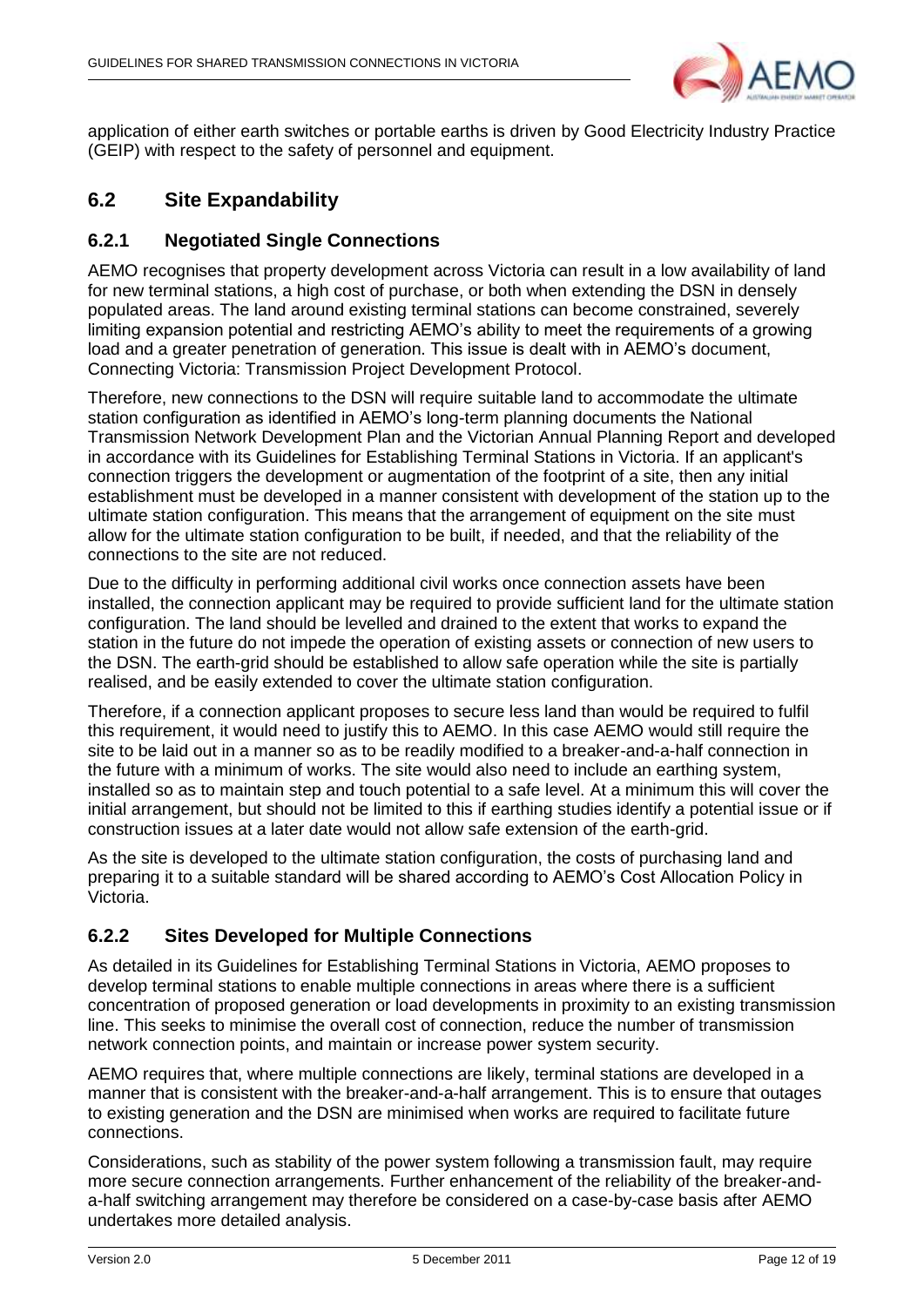

As detailed in Section [6.2.1](#page-11-1) of these Guidelines, sufficient land will be required for the ultimate station configuration. The costs associated with purchasing and preparing the land will be shared across future connection applicants as they connect and in accordance with AEMO"s Cost Allocation Policy in Victoria.

AEMO does not intend to propose these stations as alternatives to the Australian Energy Market Commission"s (AEMC"s) Scale Efficient Network Extensions (SENEs) framework, but will endeavour to develop them in a manner consistent with any rule change that may eventuate from the AEMC"s SENEs framework consultations or similar processes.

#### <span id="page-12-0"></span>**6.2.3 Physical Connection**

In all cases, where a new connection is to be made to an existing DSN transmission line, that line must be diverted into a terminal station switch bay. At a minimum, overhead lines may be diverted, landed and connected onto bus structures that are appropriate for the voltage level with appropriate isolation and earthing facilities. This may be the case where a connection other than the breaker-and-a-half standard has been agreed with AEMO.

An example of how this diversion could be achieved for the construction of a new terminal station, connecting to a single circuit of an existing double circuit line, is shown in [Figure 6-1.](#page-12-2)



<span id="page-12-2"></span>*Figure 6-1: Line diversion example*

The so called 'hard tee', made by connecting to the existing conductors of a 220 kV, 275 kV, 330 kV or 500 kV transmission line without breaking and diverting the line, does not meet the minimum requirements. The hard tee connection is therefore not an acceptable method of making a connection to the DSN. This is in keeping with considerations of maintainability and safety (Section [6.1](#page-10-1) of these Guidelines) and site expandability, although practical considerations have also led to this position. Existing towers in the DSN are rarely able to accommodate the additional lateral loadings applied through a hard tee connection. Allowing this style of connection would therefore result in non-standard tower modification and stand-off structures being used. In addition the lack of any ability to reconfigure the connection means that there is a greater potential for longer periods of time where load is unable to be fed or generation is unable to contribute to the National Electricity Market (NEM). These factors are not in keeping with GEIP.

#### <span id="page-12-1"></span>**6.3 Protection**

Any protection scheme established on existing lines as part of a new connection must be of at least the same performance, speed of operation and security as existing schemes for protection of the lines. There may be a need to increase the speed of protection operation if the connection reduces the critical clearing times in the area.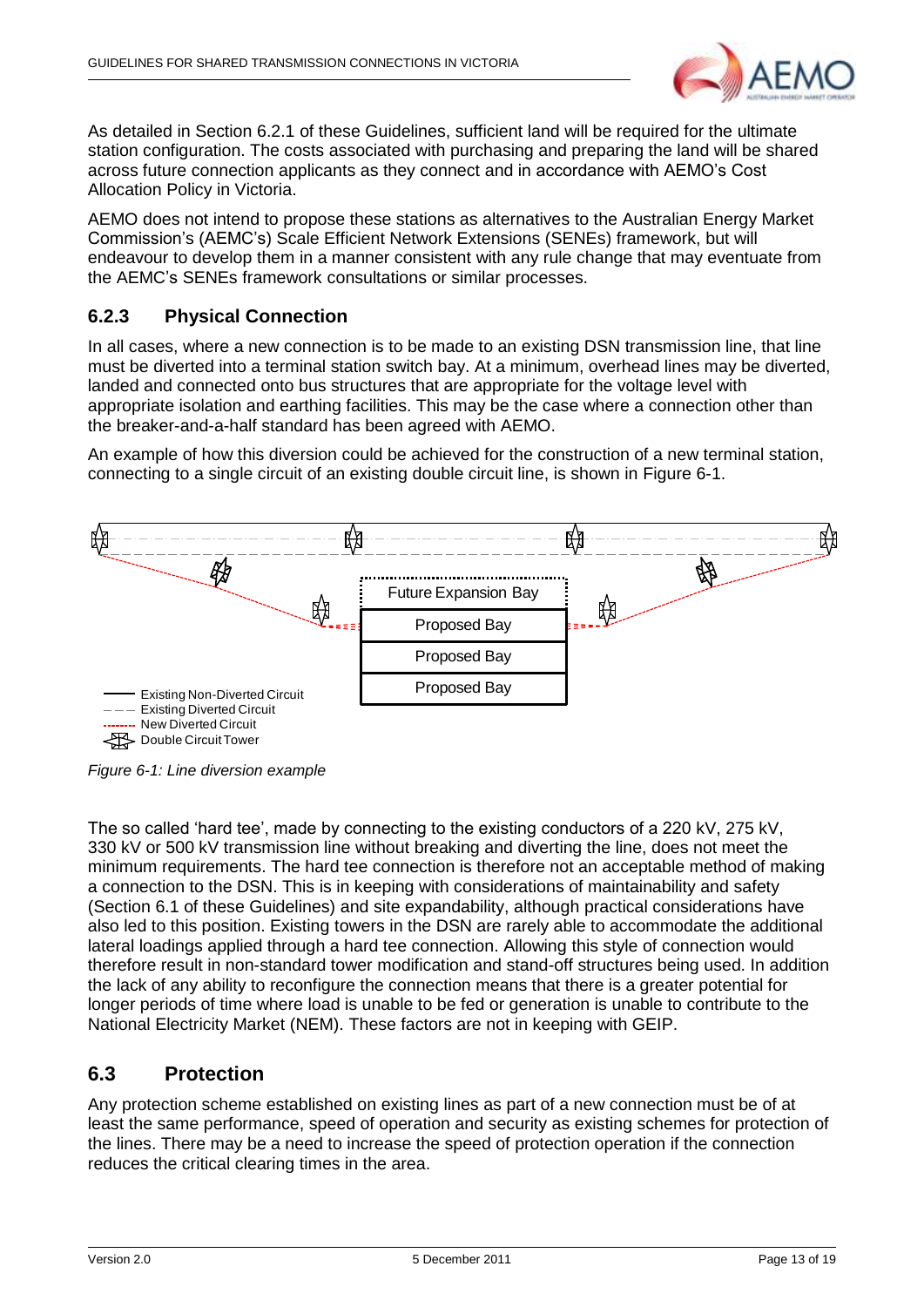

Optical Ground Wire (OPGW) is used in Victoria for differential protection relay communications. There may be a requirement to upgrade from existing Power Line Carrier (PLC) systems to OPGW in order to accommodate some new connections.

The process for determining a connection to the DSN (Section [5.1](#page-9-0) of these Guidelines) provides for a connection applicant to demonstrate an alternative protection scheme that would support a connection arrangement that differs from the breaker-and-a-half arrangement. This alternative must provide equal or improved performance compared with the existing scheme. AEMO will consider the following when determining if this alternative is practicable:

- whether a consistent method of protection is applied across areas of the network;
- the degree to which the protection scheme meets the requirements of the Rules; and
- the impact of the upgrade on existing connections.

These considerations may therefore impose alterations to the proposed alternative protection scheme.

#### <span id="page-13-0"></span>**6.4 Regulatory and Other Issues**

Connection modes of a lesser standard than the breaker-and-a-half may impact on the operator or TNSP discharging its responsibilities under the Rules, but more likely will impact other aspects of its business operations. The added management requirements around coordination of outages and dispatch of work teams to multiple sites, and the corporate reputation issues associated with outages (planned and unplanned), may be considerable.

#### <span id="page-13-1"></span>**6.5 Reliability of Shared Transmission Network**

The reliability of major transmission lines, be they interconnectors between regions or significant intra-area transmission paths within regions, is critical to the efficient operation of the DSN and the NEM as a whole. AEMO"s planning obligations will generally preclude the development of connections on these lines that reduce reliability. This is due to the effects that outages can have on the market, and the potential market volatility that can result from access at a lower performance level. In general, reduction in reliability and availability of the existing DSN and the impact on existing and future users should be minimised or avoided if possible.

### <span id="page-13-2"></span>**7 Acceptability Criteria**

On the basis of the considerations detailed in Section [6](#page-10-0) of these Guidelines in specifying a connection to the DSN, AEMO will use the nine criteria described in this section to assess whether the connection may differ from the breaker-and-a-half configuration. Appendix A presents an assessment of several alternative connection arrangements against each of these criteria.

#### <span id="page-13-3"></span>**7.1 Complexity, Maintainability and Safety**

- **Criterion 1:** When the connection is made in the alternative manner proposed, switching can still occur so that maintenance can be carried out in accordance with Clause S5.1.2.1(d) of the Rules $5$ .
- **Criterion 2:** When the connection is made in the manner proposed, isolation and earthing of the entire line can be achieved by operation of equipment at no more than three sites.
- **Criterion 3:** When the connection is made in the manner proposed, isolation and earthing can be achieved by operation of no more than five circuit breakers.

1

<sup>5</sup> The network service provider must ensure that all protection systems for lines at a voltage above 66 kV, including associated inter-tripping, are well maintained so as to be available at all times other than for short periods (not greater than eight hours) while the maintenance of a protection system is being carried out.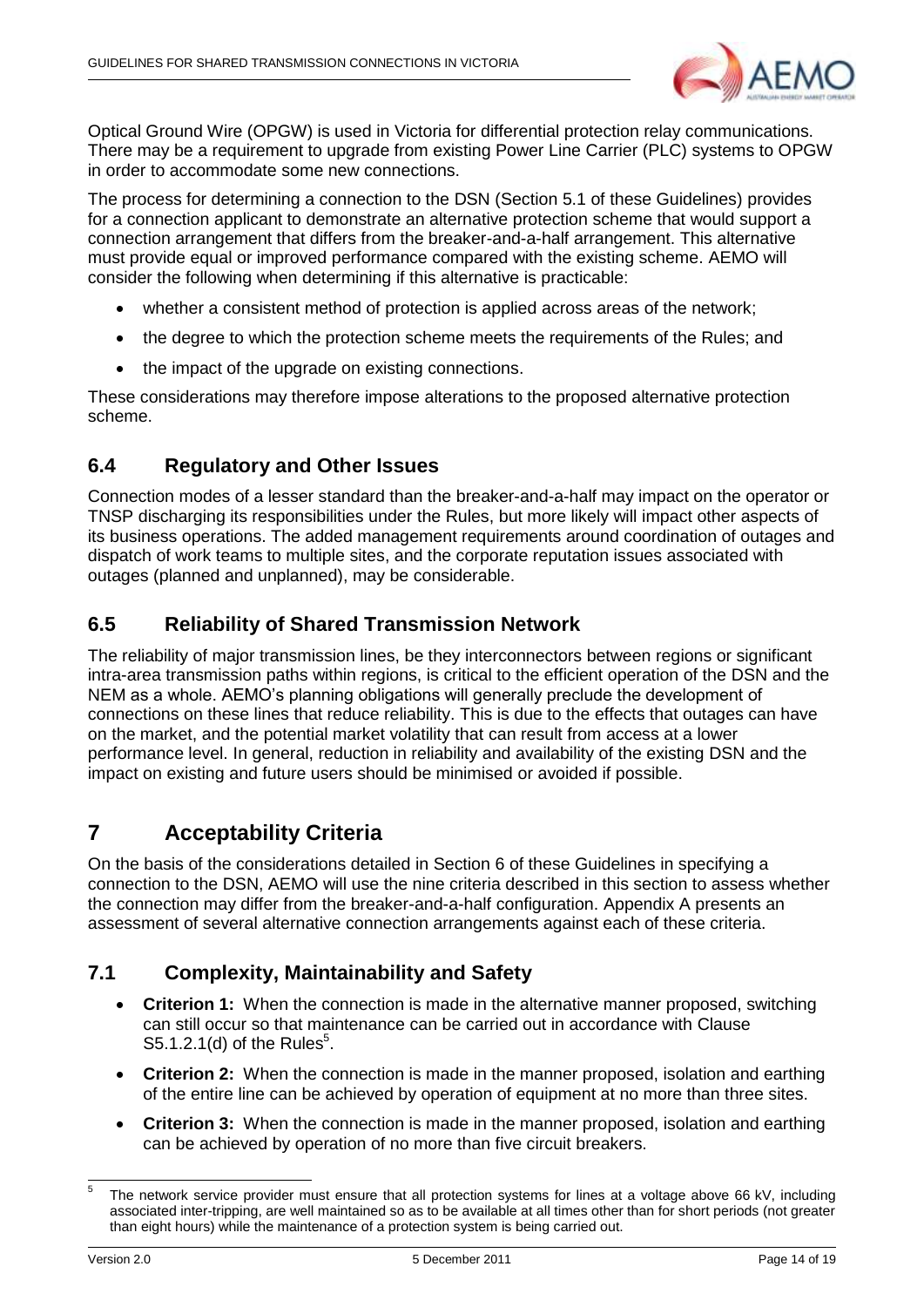

#### <span id="page-14-0"></span>**7.2 Site Expandability**

- Criterion 4: Provision is to be made to accommodate the land requirements of the ultimate station configuration as determined by AEMO.
- **Criterion 5:** Sufficient connection equipment is to be installed at the initial connection stage to allow future expansion with:
	- o minimal interruption to existing and future connected parties; and
	- $\circ$  no additional degradation in power transfer capability occurring, during expansion, above that which would exist if the initial connection had been made with a breakerand-a-half layout.

#### <span id="page-14-1"></span>**7.3 Physical Connection**

 **Criterion 6:** The proposed connection is made via a line diversion into the proposed new terminal station.

#### <span id="page-14-2"></span>**7.4 Reliability of Shared Transmission Network**

 **Criterion 7:** The proposed connection does not cause a reduction in power transfer capability through the DSN.

#### <span id="page-14-3"></span>**7.5 Protection**

- **Criterion 8:** The proposed protection and communications schemes meet the requirements of the Rules.
- **Criterion 9:** The connection arrangement allows consistent application of the existing protection and communications schemes with no degradation in performance, or the connection arrangement requires upgrade to either or both the existing protection and communications schemes to achieve no degradation in performance. If upgrades are required, they will form part of the connection works.

#### <span id="page-14-4"></span>**7.6 Technical Analysis under Schedules 5.2 and 5.3 of the Rules**

Once all of the acceptability criteria have been assessed, reviewed and accepted by both AEMO and the connection applicant, AEMO will commence its assessment of the proposed connection against the requirements of Schedules 5.2 and 5.3 of the Rules where relevant. It is important to note that these assessments may identify issues that require a modification to the proposed connection arrangement if it does not comply with these requirements.

### <span id="page-14-5"></span>**7.7 Potential Loss of Generation for a Credible Contingency**

When considering the connection arrangement of generation projects to the DSN, AEMO will consider the capacity of generation that may be disconnected following a credible contingency event. AEMO will advise connection applicants on the acceptable limits of this capacity, and assess any proposed connection arrangements that differ from the standard against those limits.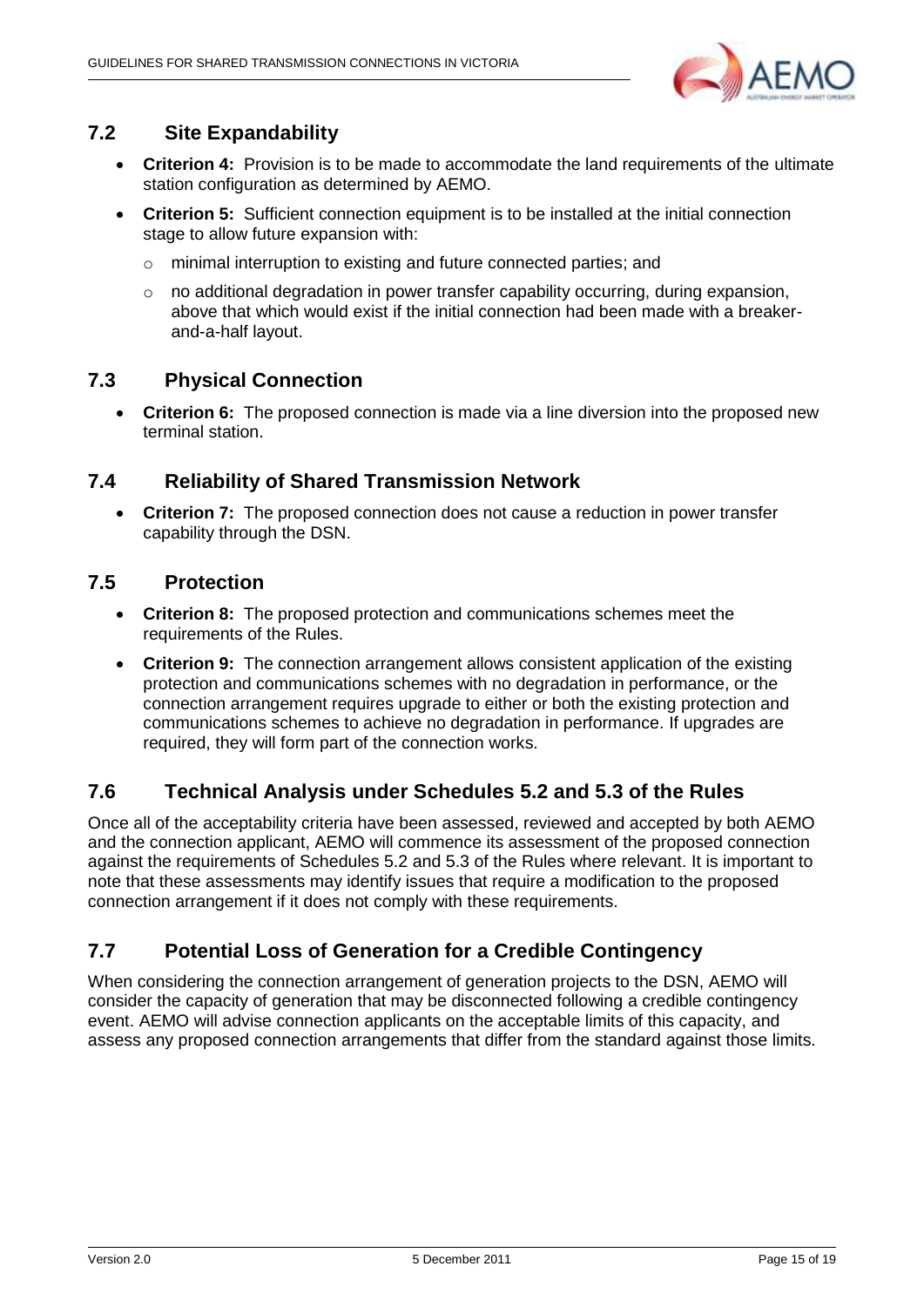

### <span id="page-15-0"></span>**Appendix A: Assessment of Alternative Connection Arrangements**

This Appendix shows a series of arrangements for connecting to a single existing transmission line between Terminal Stations A and B. These arrangements are intended to represent proposals that connection applicants might put forward to AEMO for connection to the DSN. The series of arrangements is not intended to be exhaustive.

Diagrams of the arrangements are provided in Figures A–1 to A–8 as schematic representations of the various connection arrangements. Physical layouts of the equipment would need to be determined on a site-by-site basis and arranged so as not to impede development up to the final layout. To simplify the examples, double line connection arrangements are not shown, although the same criteria should be applied to these connections.

[Table A-1](#page-15-1) presents the likely assessment outcomes for each of the connection arrangements against the criteria presented in Section 7 of these Guidelines for connection to the DSN. Note that many of these arrangements are unlikely to satisfy all criteria and so would not normally be acceptable.

|                                                                                                       | <b>Criteria</b> |                |                |     |   |   |                |           |           |  |  |
|-------------------------------------------------------------------------------------------------------|-----------------|----------------|----------------|-----|---|---|----------------|-----------|-----------|--|--|
| <b>Configuration</b>                                                                                  | $\mathbf 1$     | $\overline{2}$ | 3 <sup>2</sup> | 4   | 5 | 6 | $\overline{7}$ | 8         | 9         |  |  |
| Hard tee - No CBs                                                                                     | N               | N              | Y              | N/A | N | N | <b>SD</b>      | N         | N         |  |  |
| Hard tee $-1$ CB                                                                                      | N               | Y              | Y              | N/A | N | N | <b>SD</b>      | <b>SD</b> | <b>SD</b> |  |  |
| Soft tee $-1$ CB                                                                                      | <b>SD</b>       | Y              | Y              | N/A | N | Y | <b>SD</b>      | <b>SD</b> | <b>SD</b> |  |  |
| Single-busbar - 3 CBs                                                                                 | <b>SD</b>       | Y              | Y              | N/A | N | Y | <b>SD</b>      | <b>SD</b> | <b>SD</b> |  |  |
| <b>Main and transfer</b><br>busbar                                                                    | <b>SD</b>       | Y              | Y              | N/A | N | Υ | <b>SD</b>      | <b>SD</b> | <b>SD</b> |  |  |
| <b>Ring busbar</b>                                                                                    | <b>SD</b>       | Y              | Y              | N/A | N | Y | <b>SD</b>      | <b>SD</b> | <b>SD</b> |  |  |
| Breaker-and-a-half                                                                                    | <b>SD</b>       | Y              | Y              | N/A | Y | Y | <b>SD</b>      | <b>SD</b> | <b>SD</b> |  |  |
| Double-busbar                                                                                         | <b>SD</b>       | Y              | Y              | N/A | Y | Υ | <b>SD</b>      | <b>SD</b> | <b>SD</b> |  |  |
| NOTE:<br>$Y =$ Acceptable<br>$N = Not Acceptable$<br>$N/A = Not Applicable$<br>$SD = Site Department$ |                 |                |                |     |   |   |                |           |           |  |  |

<span id="page-15-1"></span>*Table A-1: Alternative connection arrangements against acceptability criteria*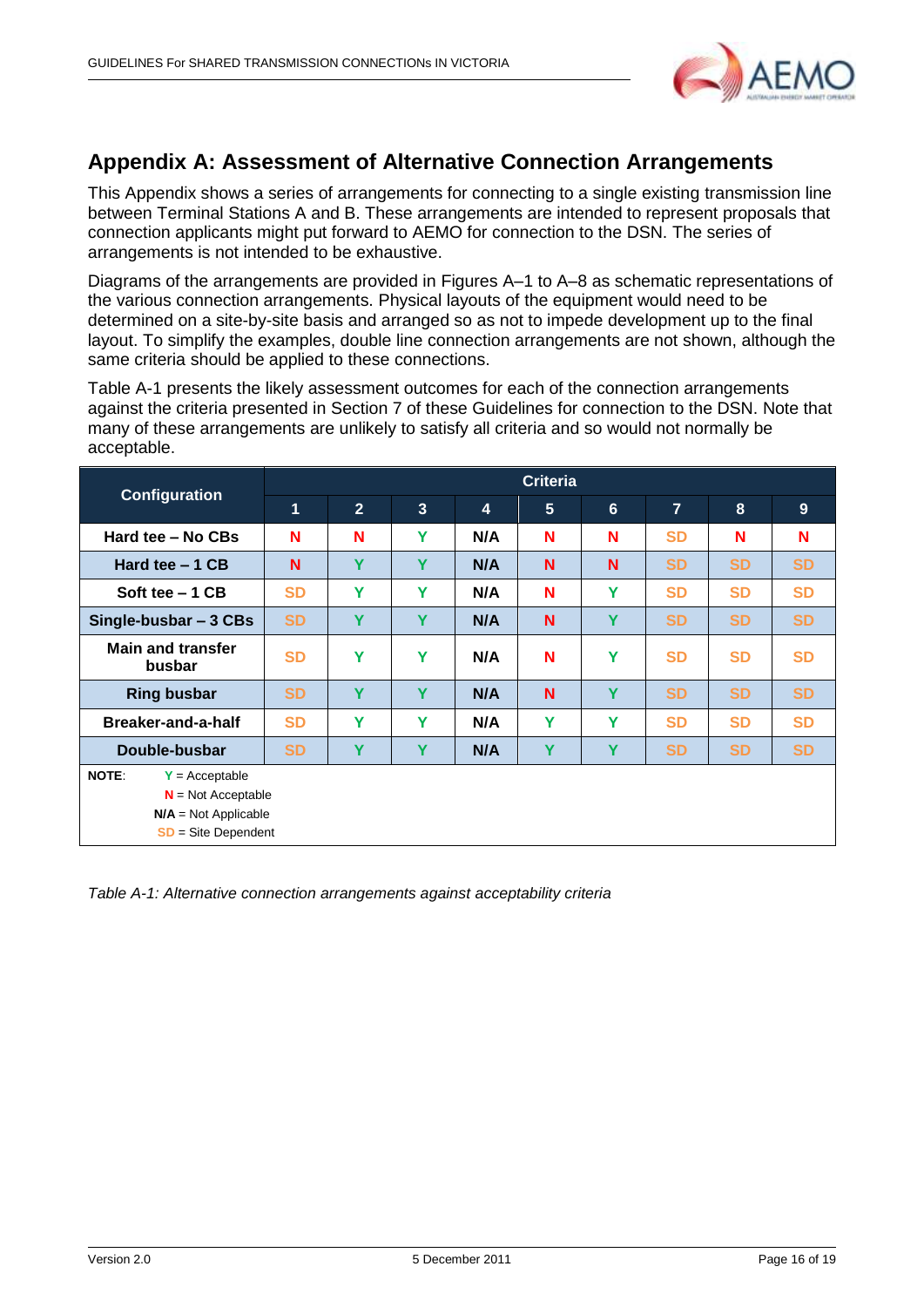



*Figure A-1: Hard tee – no breakers*



*Figure A-2: Hard tee – with a breaker*



*Figure A-3: Soft tee – with a breaker*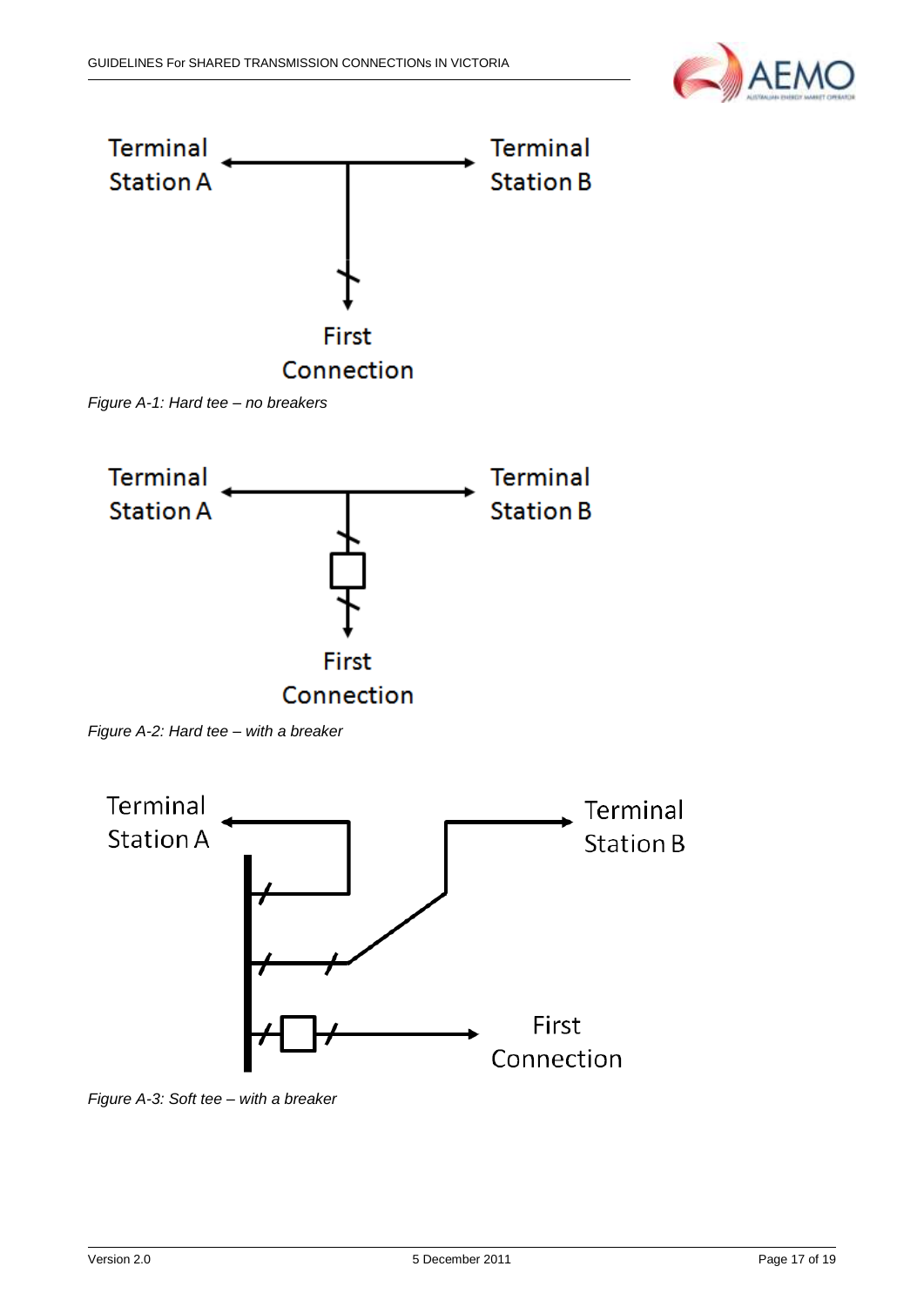